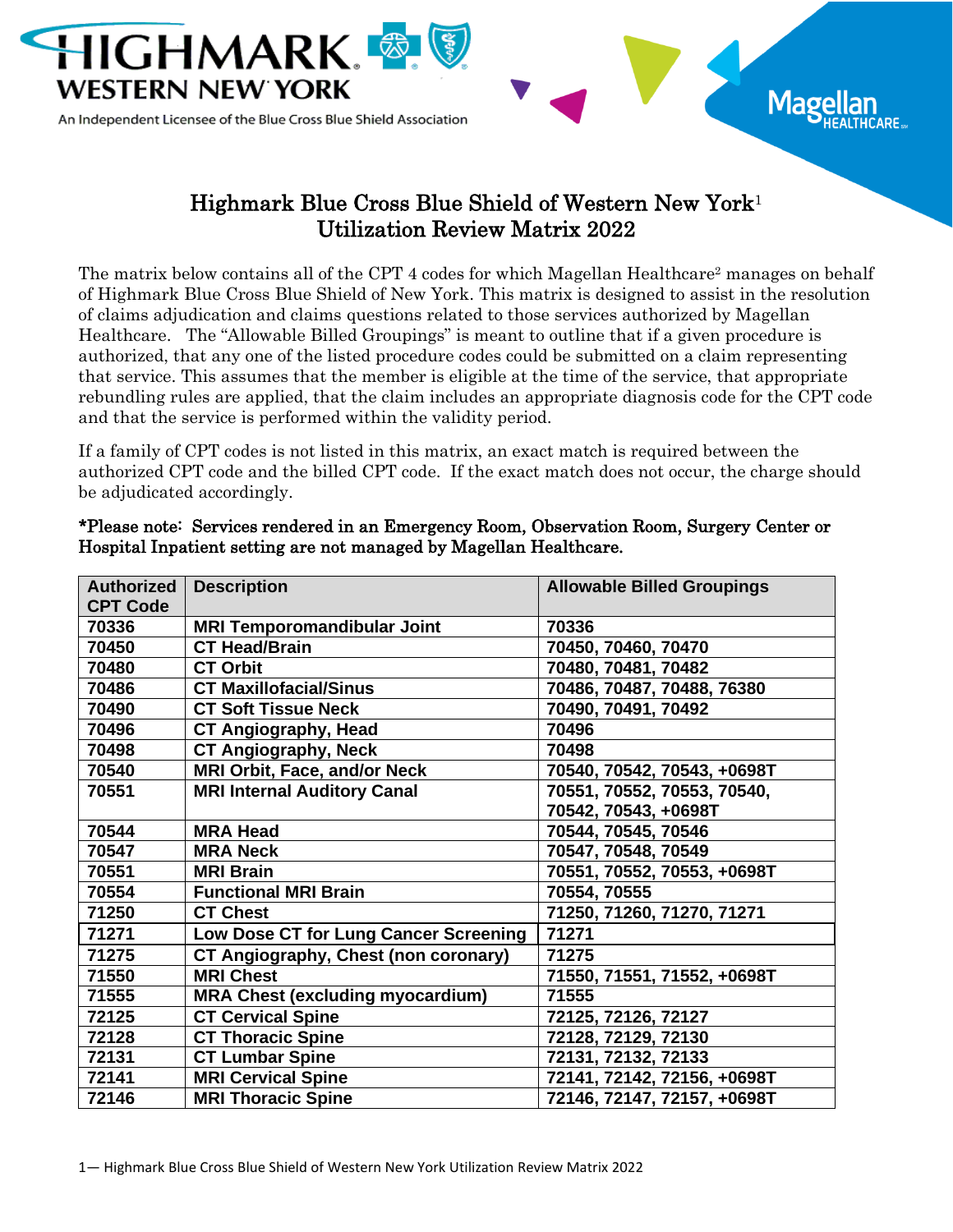| 72148 | <b>MRI Lumbar Spine</b>                      | 72148, 72149, 72158, +0698T |
|-------|----------------------------------------------|-----------------------------|
| 72159 | <b>MRA Spinal Canal</b>                      | 72159                       |
| 72191 | <b>CT Angiography, Pelvis</b>                | 72191                       |
| 72192 | <b>CT Pelvis</b>                             | 72192, 72193, 72194         |
| 72196 | <b>MRI Pelvis</b>                            | 72195, 72196, 72197, +0698T |
| 72198 | <b>MRA Pelvis</b>                            | 72198                       |
| 73200 | <b>CT Upper Extremity</b>                    | 73200, 73201, 73202         |
| 73206 | <b>CT Angiography, Upper Extremity</b>       | 73206                       |
| 73220 | MRI Upper Extremity, other than Joint        | 73218, 73219, 73220, +0698T |
| 73221 | <b>MRI Upper Extremity Joint</b>             | 73221, 73222, 73223, +0698T |
| 73225 | <b>MRA Upper Extremity</b>                   | 73225                       |
| 73700 | <b>CT Lower Extremity</b>                    | 73700, 73701, 73702         |
| 73706 | <b>CT Angiography, Lower Extremity</b>       | 73706                       |
| 73720 | <b>MRI Lower Extremity</b>                   | 73718, 73719, 73720, 73721, |
|       |                                              | 73722, 73723, +0698T        |
| 73721 | <b>MRI Hip</b>                               | 72195, 72196, 72197, 73721, |
|       |                                              | 73722, 73723, +0698T        |
| 73725 | <b>MRA Lower Extremity</b>                   | 73725                       |
| 74150 | <b>CT Abdomen</b>                            | 74150, 74160, 74170         |
| 74174 | <b>CT Angiography, Abdomen and Pelvis</b>    | 74174                       |
| 74175 | <b>CT Angiography, Abdomen</b>               | 74175                       |
| 74176 | <b>CT Abdomen and Pelvis Combination</b>     | 74176, 74177, 74178         |
| 74181 | <b>MRI Abdomen</b>                           | 74181, 74182, 74183, S8037, |
|       |                                              | $+0698T$                    |
| 74185 | <b>MRA Abdomen</b>                           | 74185                       |
| 74261 | <b>Diagnostic CT Colonoscopy (Virtual</b>    | 74261, 74262                |
|       | Colonoscopy, CT Colonography)                |                             |
| 74263 | <b>Screening CT Colonoscopy (Virtual</b>     | 74263                       |
|       | <b>Colonoscopy, CT Colonography)</b>         |                             |
| 74712 | <b>Fetal MRI</b>                             | 74712, 74713                |
| 75557 | <b>MRI Heart</b>                             | 75557, 75559, 75561, 75563, |
|       |                                              | +75565, +0698T              |
|       | Coronary Artery Ca Score, Heart Scan,        | 75571, S8092                |
| 75571 | <b>Ultrafast CT Heart, Electron Beam CT</b>  |                             |
|       |                                              |                             |
| 75572 | <b>CT Heart</b>                              | 75572                       |
|       |                                              | 75573                       |
| 75573 | CT Heart congenital studies, non-            |                             |
|       | coronary arteries                            |                             |
|       |                                              | 75574                       |
| 75574 | <b>CTA coronary arteries (CCTA)</b>          |                             |
| 75635 | <b>CT Angiography, Abdominal Arteries</b>    | 75635                       |
| 76380 | Follow Up, Limited or Localized CT           | 76380, 70486, 70487, 70488  |
| 76390 | <b>MR Spectroscopy</b>                       | 76390, +0698T               |
| 76497 | <b>Unlisted Computed Tomography</b>          | 76497                       |
|       | <b>Procedure</b>                             |                             |
| 76498 | <b>Unlisted Magnetic Resonance Procedure</b> | 76498, +0698T               |
| 77046 | <b>MRI Breast</b>                            | 77046, 77047, 77048, 77049, |
|       |                                              | +0698T                      |

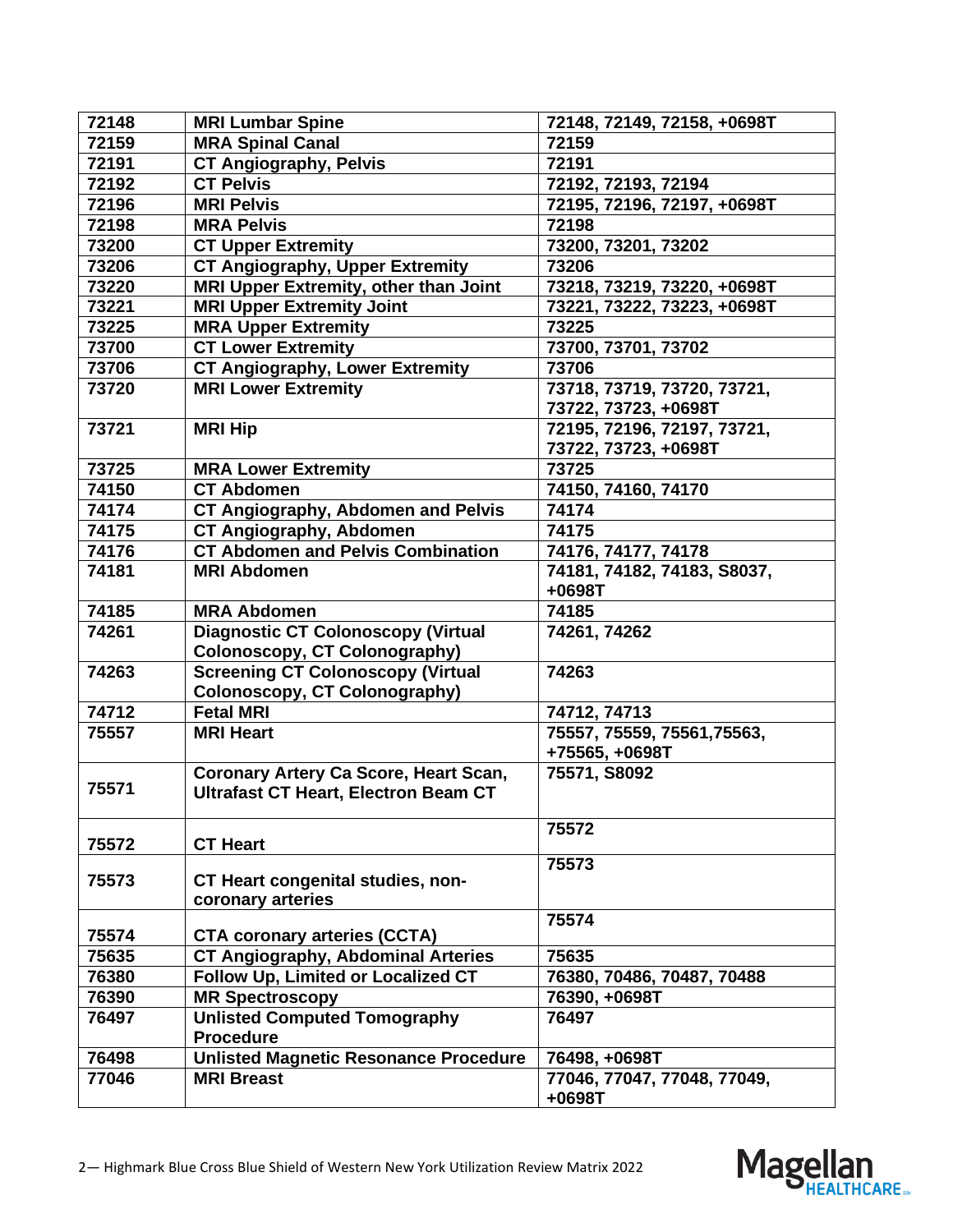| 77084 | <b>MRI Bone Marrow</b>                        | 77084                             |
|-------|-----------------------------------------------|-----------------------------------|
| 78429 | <b>Heart PET Scan with CT for Attenuation</b> | 78459, 78491, 78492, +78434,      |
|       |                                               | 78429, 78430, 78431, 78432, 78433 |
| 78451 | Myocardial Perfusion Imaging - Nuclear        | 78451, 78452, 78453, 78454,       |
|       | <b>Cardiology Study</b>                       | 78466, 78468, 78469, 78481,       |
|       |                                               | 78483, 78499                      |
| 78459 | <b>Heart PET Scan</b>                         | 78459, 78491, 78492, +78434       |
| 78608 | <b>Brain PET Scan</b>                         | 78608, 78609                      |
| 78813 | <b>PET Scan</b>                               | 78811, 78812, 78813, 78814,       |
|       |                                               | 78815, 78816                      |
| 78816 | PET Scan with concurrently acquired CT        | 78811, 78812, 78813, 78814,       |
|       | for attenuation correction and anatomic,      | 78815, 78816                      |
|       | localization.                                 |                                   |
| 0501T | <b>Fractional Flow Reserve CT</b>             | 0501T, 0502T, 0503T, 0504T        |
|       | PET imaging whole body, melanoma for          | G0219                             |
| G0219 | non-covered indications                       |                                   |
|       | PET imaging, any site, not otherwise          | G0235                             |
| G0235 | specified                                     |                                   |
| G0252 | PET imaging, initial diagnosis of breast      | G0252                             |
|       | cancer and/or surgical planning for           |                                   |
|       | breast cancer                                 |                                   |
| S8037 | MR Cholangiopancreatography                   | S8037, 74181, 74182, 74183        |

Payment for + codes (add on codes) may depend upon the appropriateness of the application of such codes related to the approved primary code.